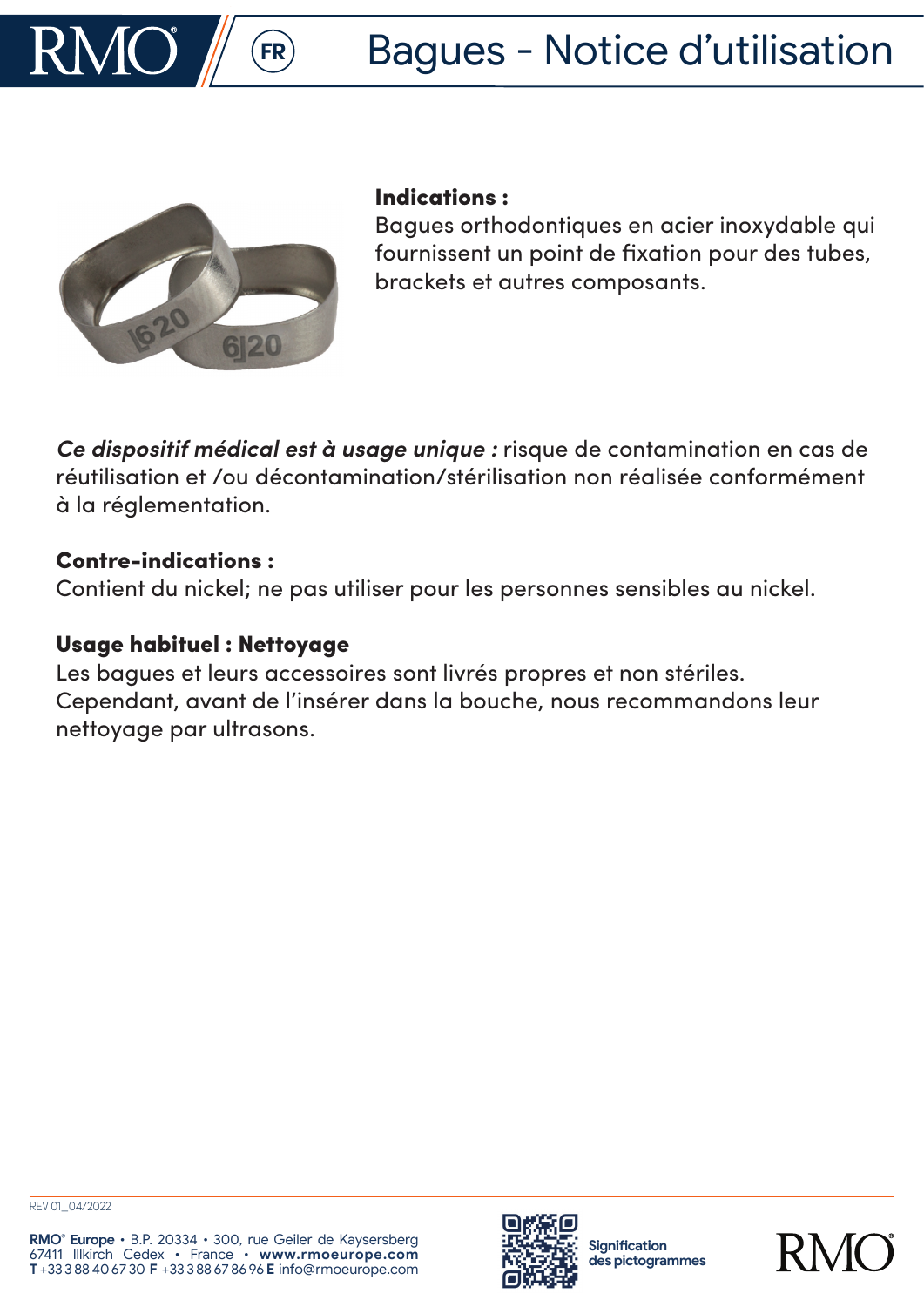



### Indications :

Stainless steel orthodontic bands that provide an attachment point for tubes, brackets and other components.

*This medical device is for single use only* : risk of contamination in case of reuse and/or decontamination/sterilization not carried out in accordance with the regulations.

## Contraindications :

Contains nickel; do not use for nickel-sensitive individuals.

## Usual use: Cleaning

The bands and their accessories are delivered clean and non-sterile. However, before inserting them into the mouth, we recommend cleaning them with ultrasound.



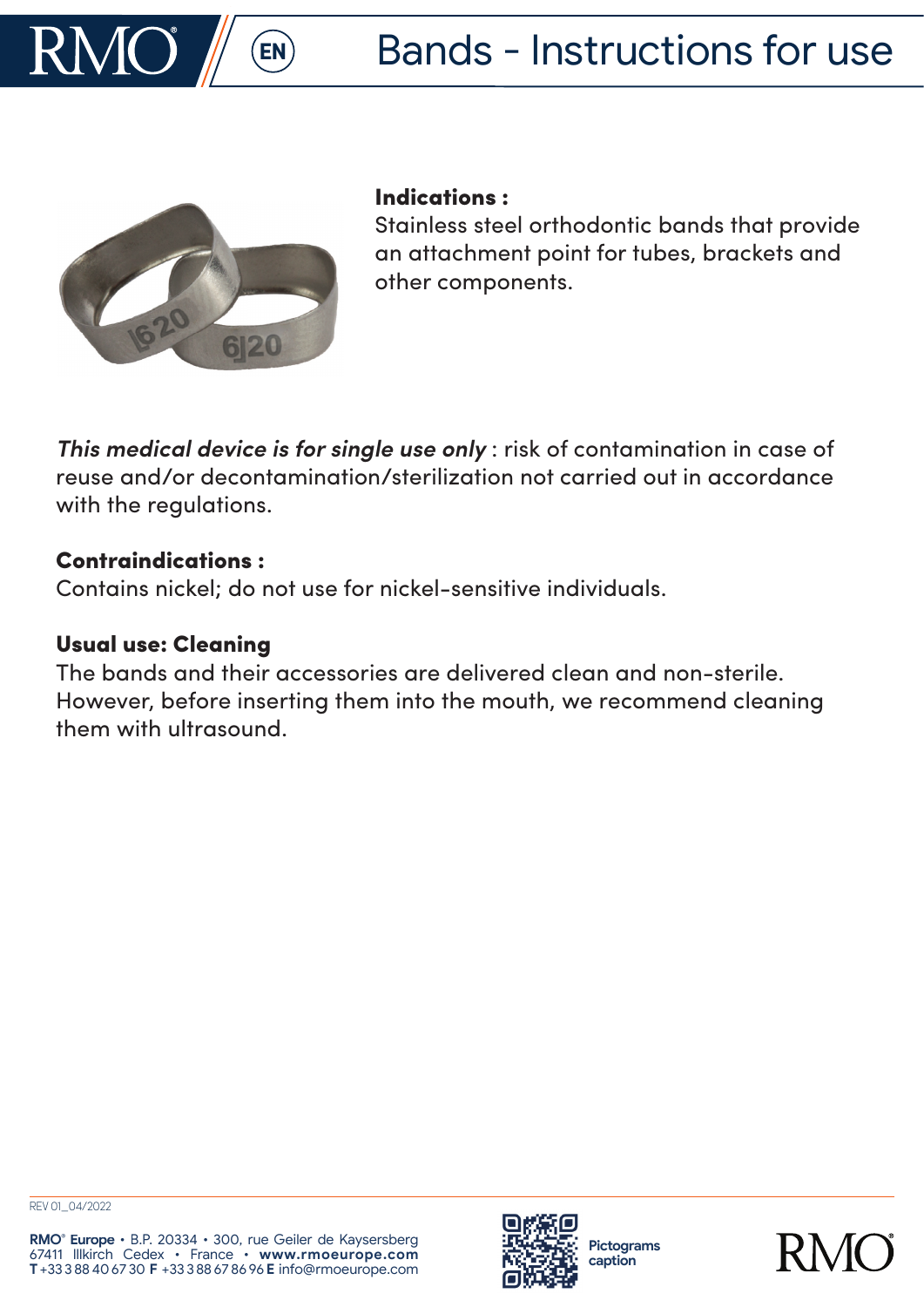



#### Indikationen :

Kieferorthopädische Bänder aus Edelstahl, die einen Befestigungspunkt für Schläuche, Brackets und andere Komponenten bieten.

*Dieses Medizinprodukt ist nur zum einmaligen Gebrauch bestimmt:*  Kontaminationsgefahr bei Wiederverwendung und/oder nicht vorschriftsmäßiger Dekontamination/Sterilisation.

## Kontraindikationen :

Enthält Nickel; nicht für nickelempfindliche Personen geeignet.

# Übliche Verwendung: Reinigung

Die Bänder und ihr Zubehör werden sauber und unsteril geliefert. Wir empfehlen jedoch, sie vor dem Einsetzen in den Mund mit Ultraschall zu reinigen.



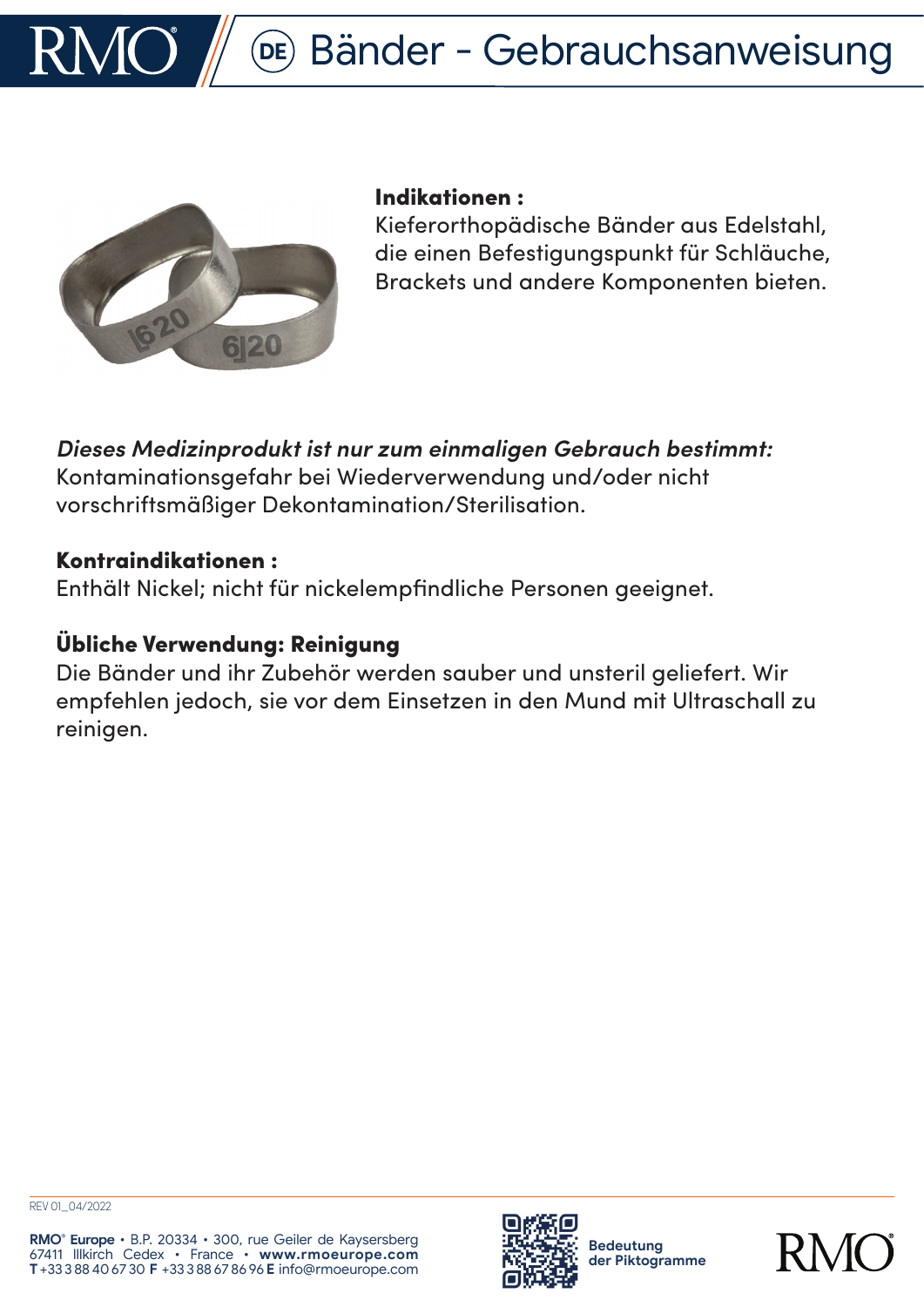



### Indicazioni :

Bande ortodontiche in acciaio inossidabile che forniscono un punto di attacco per tubi, staffe e altri componenti.

*Questo dispositivo medico è monouso* : rischio di contaminazione in caso di riutilizzo e/o decontaminazione/sterilizzazione non effettuata secondo le norme.

## Controindicazioni :

Contiene nichel; non usare per persone sensibili al nichel.

# Uso abituale: Pulizia

Gli bande e i loro accessori sono consegnati puliti e non sterili. Tuttavia, prima di inserirli in bocca, si consiglia di pulirli con gli ultrasuoni.